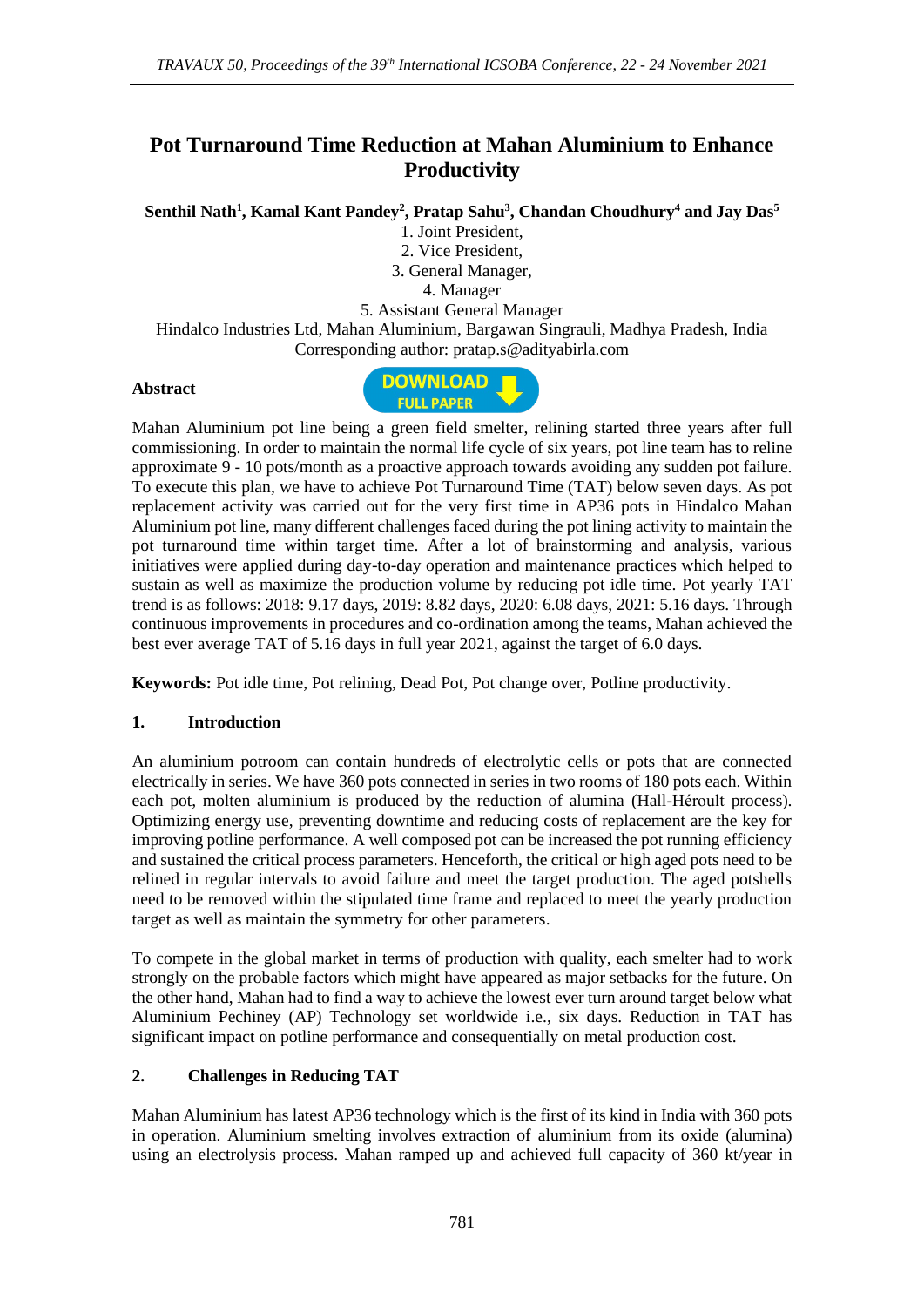August 2015. In an AP pot line of 360 kA, pot life is expected to be approximately 6 years. As all the 360 pots cannot be shut down at the same time, good planning and execution must be followed to avoid any sudden risk of failure and unsafe incidences. Since Mahan has had more than 40 black-outs and more than 100 times current reductions mainly due to Power Plant stabilization, grid disturbance and rectifier issues since the start-up, the pot life became critical, and we were forced to reline approximately 9-10 pots/month.

In the second-generation pots there are lots of challenges to conquer, such as, variation in pot performance due to commissioning normalizations in first generation, significant history of power outages, earthing trolley availability, difficulties in welding in high magnetic field, and development of solutions to these challenges.

Limitation of pot lining capacity is another major factor that needed to be considered. Since different pots have different pot life and to achieve a better pot life, the start-up had to be accelerated to approximately 9-10 pots per month. To achieve this with lining capacity of only 5- 6 pots per month, the turn-around time for each pot will increase and this will not be a sustainable solution. Hence, we needed to enhance our lining capacity to almost equal or higher than our requirement, i.e., to ten pots per month, either by increasing the number of empty shell available, or by increasing the number of skilled crew to maintain the required re-lining rate.

Pot replacement needs specialised high-capacity cranes, such as tapping and miscellaneous assembly (TMA) (70 t capacity) and cathode transfer assembly (CTA) (185 t capacity) to handle the weight of pot superstructures and stopped potshells. These cranes are few (One TMA and One CTA) and hence their availability during requirement is very critical. Preventive maintenances quality and scheduling of this equipment are the keys to ensure more than 95 % availability to achieve performance of replacement within targeted time frame.

## **3. Execution Methodology:**

Pot turnaround time is defined as the time between the pot cut-out and bath-up, the time when the aluminium production is resumed. Minimum turnaround time gives maximum production. Hence globally each smelter identifies best practices, keeping safety-first in mind to shorten turnaround from 9 to 8-7-6-5 days and so on to achieve better production.

A 360-kA pot line has a normal potline voltage of more than 1500 volts. The removal and replacement of a potshell need to be done very safely, hence an earthing trolley is connected to the pot replacement site to keep the potential difference between the pot and earth at zero volts to to achieve zero electrical hazards for the crew working in the near-by area. Since the pots in the entire pot line are connected in series, the earthing trolley must be connected only at one place; this restricts the work on multiple pots at a time, except if they are very near the earthed pot.

So, identifying the critical pot is most important to avoid multiple stoppages at a time which may lead to delays in pot replacement due to the constraint of earthing trolley. Hence a scientific model was developed on the basis of pot history like the number of power outages, pot age, cathode voltage drop (CVD) trend, Fe and Si in the metal, side shell temperature (SST) /Collector Bar Temperature (CBT) results, etc.

Pot performance literature of AP30 Technology around the world was analysed. A machine learning model was built, including pot life, machine availability, reliability of engineering equipment through good maintenance strategy, shut down planning based on critical pot index, validation through autopsy. All these parameters are required to stop pots in a potline, so that two pots are not stopped or fail at the same time, which would cause a replacement delay. After